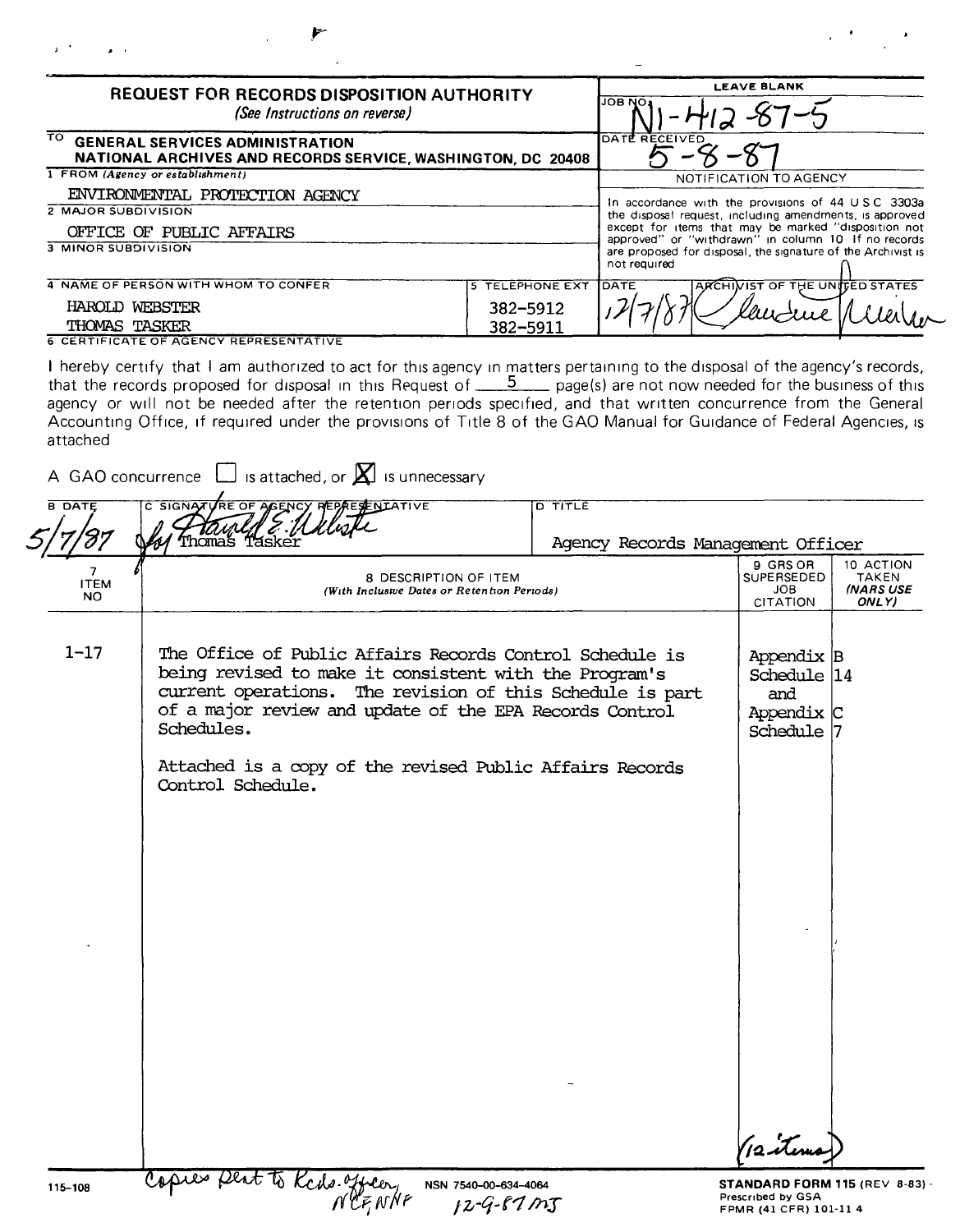**BARAS - AND THAT HE STATES AT A** 

 $\sim$ 

 $\sim$ 

| U.S. ENVIRONMENTAL PROTECTION AGENCY-RECORDS CONTROL SCHEDULES |                                                                                                                                                                                                                                                                                                                                                                                             | SCHED NC                                                                                                                                                                                                                                                                                                                                                                          |                   |
|----------------------------------------------------------------|---------------------------------------------------------------------------------------------------------------------------------------------------------------------------------------------------------------------------------------------------------------------------------------------------------------------------------------------------------------------------------------------|-----------------------------------------------------------------------------------------------------------------------------------------------------------------------------------------------------------------------------------------------------------------------------------------------------------------------------------------------------------------------------------|-------------------|
|                                                                | TITLE OF SCHEDULE                                                                                                                                                                                                                                                                                                                                                                           | COVERAGE OF SCHEDULE                                                                                                                                                                                                                                                                                                                                                              |                   |
|                                                                | PUBLIC AFFAIRS RECORDS                                                                                                                                                                                                                                                                                                                                                                      | APPLICABLE HEADQUARTERS OFFICE                                                                                                                                                                                                                                                                                                                                                    |                   |
| <b>ITEM</b>                                                    | NAME AND DESCRIPTION OF RECORD/FILE                                                                                                                                                                                                                                                                                                                                                         | RETENTION PERIOD AND DISPOSITION                                                                                                                                                                                                                                                                                                                                                  |                   |
| $\mathbf{1}$ .                                                 | Controlled and Major Correspondence of the Director, Office<br>of Public Affairs. Includes copies of controlled and<br>major correspondence signed by the Director. The corre-<br>spondence significantly documents the program activities<br>and was processed under special handling control procedures<br>because of the importance of the letters or time require-<br>ments of replies. | Retention: Permanent.<br>Disposition: Break file at end of year. Keep<br>in office current year plus i additional year,<br>then transfer to the FRC. Keep in FRC for $\overline{z}_0$<br>years, then offer to the National Archives in 5 yr. block                                                                                                                                |                   |
| 2.                                                             | General Correspondence of the Director, Office of Public<br>Affairs. Includes copies of non-controlled (routine)<br>correspondence. Records consist of incoming letters and<br>replies.                                                                                                                                                                                                     | Retention: Retain 5 years.<br>Disposition: Break file at end of year. Keep<br>in office I year, then transfer to the FRC.<br>Destroy when 5 years old.                                                                                                                                                                                                                            |                   |
| 3.1                                                            | Program Development File. Consists of records related to<br>the development of Public Affairs policies and programs.<br>Records consist of correspondence, issue papers and<br>reports relative to policy, strategy, program control,<br>research priorities, legislative priorities, and other<br>related records.                                                                         | Retention: Permanent.<br>Disposition: Break file at end of 2 years.<br>Keep in office J years, then transter to the<br>FRC. Keep in FRC for 20 years, then offer to<br>National Archives in 5 yr blocks.                                                                                                                                                                          | <b>MARAULALNI</b> |
| 4.                                                             | Program Management File. Consists of records related to<br>the management and administrative support of each unit of<br>the Office of Public Affairs. Records consist of<br>program planning and implementation, personnel needs,<br>work accomplishments, budgetary materials, and other<br>program management activities.                                                                 | Retention: Retain 5 years.<br>Disposition: Break file at end of year. Keep<br>in office I year, then transter to the FRC.<br>Destroy when 5 years old.                                                                                                                                                                                                                            | <b>AANAA</b>      |
| 5.                                                             | Speeches by Office Director or Staff. Speeches prepared<br>for delivery at civic functions and professional<br>conferences and meetings.                                                                                                                                                                                                                                                    | Retention:<br>Record Copy. Permanent.<br>а.<br>b. Information Copies. Retain 1 year.<br>Disposition:<br>a. Record Copy. Break file after presentation:<br>Keep in office 5 year, then transfer to the<br>FRC. Keep in FRC 5 years, then transfer to<br>the National Archives 1n 5 yr. blocks.<br>b. Information Copies: Destroy when I year old<br>or sooner if no longer needed. |                   |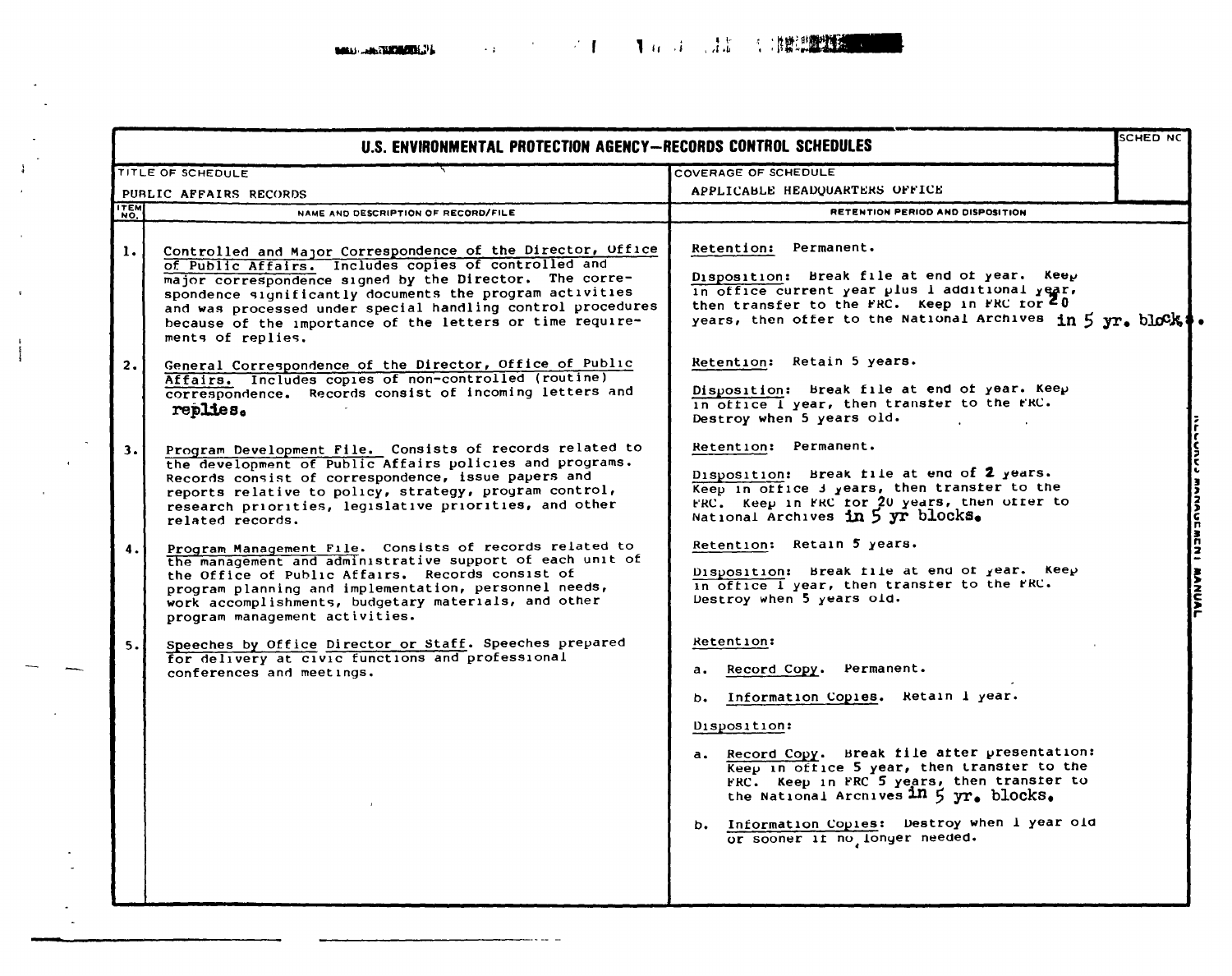|             | SCHED.NO<br>U.S. ENVIRONMENTAL PROTECTION AGENCY—RECORDS CONTROL SCHEDULES                                                                                                                                                                                                                                                                                                                   |                                                                                                                                                                                                                                                                                                                                                                                                                    |                           |
|-------------|----------------------------------------------------------------------------------------------------------------------------------------------------------------------------------------------------------------------------------------------------------------------------------------------------------------------------------------------------------------------------------------------|--------------------------------------------------------------------------------------------------------------------------------------------------------------------------------------------------------------------------------------------------------------------------------------------------------------------------------------------------------------------------------------------------------------------|---------------------------|
|             | TITLE OF SCHEDULE                                                                                                                                                                                                                                                                                                                                                                            | COVERAGE OF SCHEDULE                                                                                                                                                                                                                                                                                                                                                                                               |                           |
|             | PUBLIC AFFAIRS RECORDS                                                                                                                                                                                                                                                                                                                                                                       | APPLICABLE HEADQUARTERS OFFICE                                                                                                                                                                                                                                                                                                                                                                                     |                           |
| <b>ITEM</b> | NAME AND DESCRIPTION OF RECORD/FILE                                                                                                                                                                                                                                                                                                                                                          | RETENTION PERIOD AND DISPOSITION                                                                                                                                                                                                                                                                                                                                                                                   |                           |
| 6.1         | Freedom of Information Response File. Includes copies of<br>incoming requests for information under the Freedom of<br>Information Act, copies of replies, and copies of any<br>interagency memoranda concerning the request. Note: this<br>file does not contain the Program's official record of<br>information being requested.                                                            | Retention: Retain 2 years.<br>Disposition: Break file at end of year.<br>Keep<br>in office current plus 1 additional year then<br>Destroy .<br>٠.                                                                                                                                                                                                                                                                  |                           |
| 7.1         | Selected Daily News Clips - Binders. A daily collection of<br>original news clips.                                                                                                                                                                                                                                                                                                           | Retention: Permanent.<br>Disposition: Break file at end of year. Keep<br>in office for 2 years, then transfer to the FRC.<br>Keep in the FRC for 20 years, then offer to the<br>National Archives in 5 yr. blocks.                                                                                                                                                                                                 |                           |
|             | Press Releases and Fact Sheets. The official press release<br>media for EPA. Records consist of drafts of releases,<br>comments, approvals, and printed copy, statements by EPA<br>representatives, background papers, reports, news clips,<br>transcripts. Also, includes facts and informative state-<br>ments about an EPA program, element of a program, or some<br>environmental event. | Retention:<br>Record Copy (Public Attairs). Permanent.<br>а.<br>b. Distribution Copies. Retain 3 years.<br>Disposition:<br>Record Copy. Break file at end of 3 years.<br>Keep in other for I year, then transfer to the<br>FRC. Keep in the FRC 20 years, then offer to<br>the National Archives.<br>b. Distribution Copies. Break file at end of<br>year. Keep in office for 3 years, then destroy.<br>$\epsilon$ | RECORDS MANAGEMENT MANUAL |

بصباح المتبادية والرازية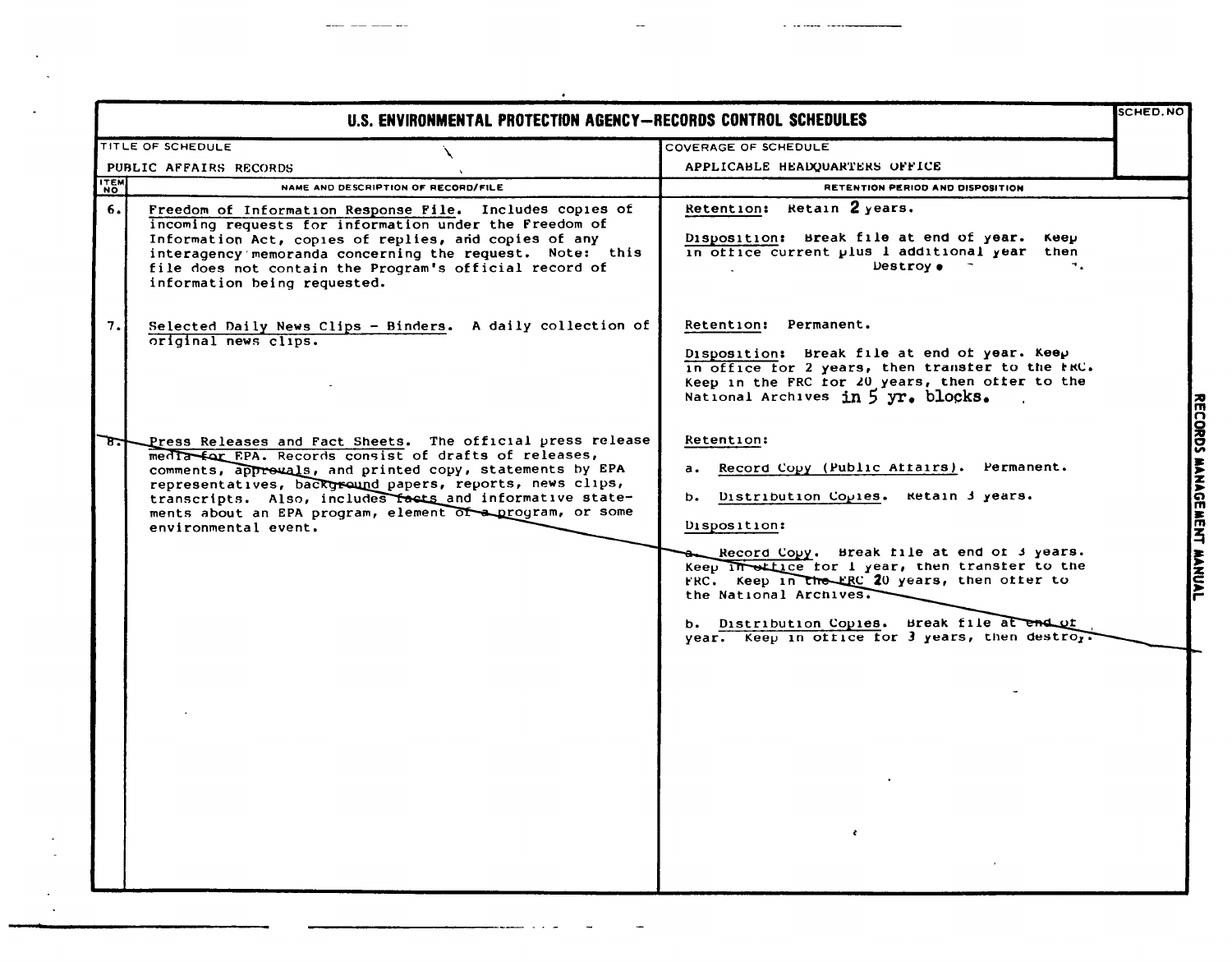$\sim 10^{11}$  km  $^{-1}$ 

 $\mathcal{L}^{\text{max}}_{\text{max}}$ 

 $\frac{1}{2} \left( \frac{1}{2} \right)$ 

|             | TITLE OF SCHEDULE                                                                                                                                                                                                                                                                                       | <b>COVERAGE OF SCHEDULE</b>                                                                                                            |  |
|-------------|---------------------------------------------------------------------------------------------------------------------------------------------------------------------------------------------------------------------------------------------------------------------------------------------------------|----------------------------------------------------------------------------------------------------------------------------------------|--|
|             | PUBLIC AFFAIRS RECORDS                                                                                                                                                                                                                                                                                  | APPLICABLE HEADQUARTERS OFFICE                                                                                                         |  |
| <b>ITEM</b> | NAME AND DESCRIPTION OF RECORD/FILE                                                                                                                                                                                                                                                                     | RETENTION PERIOD AND DISPOSITION                                                                                                       |  |
| 9.          | Presidential Environment Merit Awards Program (PEMAP)<br>Pile. Documentation related to a program established<br>to honor students (primary and secondary levels) and<br>youth groups (Boy Scouts) who commit themselves to                                                                             | Retention: Permanent.<br>Disposition: Break file upon completion or<br>termination of program. Keep in office I year,                  |  |
|             | constructive environmental service. Records consist<br>of copies of Government and commercial publications,<br>newsletters, regional promotion plans, congressional<br>hearing reports, review of accomplishments, Executive<br>Orders, and data on history of programs.                                | then transfer to the WW-Keep in the FRC for<br>20 years, then ofter to the National Archives.                                          |  |
| 10.         | PEMAR/PEYA Merit Awards Projects. Documentation relating                                                                                                                                                                                                                                                | Retention: Retain 3 years.                                                                                                             |  |
|             | to projects entered the by students and youth groups to<br>improve the environment. Records consist of merit award<br>applications, lists of students for awards, samples and<br>pictures of posters and exhibits, news clips from local                                                                | Disposition: Break file at end of school year.<br>Keep in office for 3 years, then destroy.                                            |  |
| 11.         | newspapers, description of award presentation program.<br>EPA Publications and Promotional Items. General and<br>technical literature and promotional items produced by the<br>Office of Public Affairs. Literature and promotional items<br>take rown of handbooks, brochures, pamphlets, comic books, | <b>Retention:</b><br>a. Record Copy.<br>Permanent.                                                                                     |  |
|             | bumper stickers, buttons, and posters.                                                                                                                                                                                                                                                                  | b. Distribution Copies. Retain 3 years atter<br>last print date.<br>c. Information Copies. Retain 1 year.                              |  |
|             |                                                                                                                                                                                                                                                                                                         | Disposition:                                                                                                                           |  |
|             |                                                                                                                                                                                                                                                                                                         | Record Copy. Break file after publication.<br>Keep in the office for 10 years, then offer to<br>the National Archives.                 |  |
|             |                                                                                                                                                                                                                                                                                                         | b. Distribution Copies. Break tile after prin-<br>ting and distribution. After 3 years destroy<br>undistributed copies.                |  |
|             |                                                                                                                                                                                                                                                                                                         | c. Information Copies. Destroy when I year<br>old or sooner if no longer needed.                                                       |  |
| 12.1        | Printing Arrangements for Publications, Articles, and<br>Promotional Items. Data and supporting documentation for                                                                                                                                                                                       | Retention: Retain 3 years.                                                                                                             |  |
|             | the release and publication or production of manuscripts<br>and promotional items. Records consist of clearance for<br>publication, typed manuscripts, page proofs, color<br>justifications, jacket specifications, distribution<br>approvals.                                                          | Disposition: Break file upon printing or<br>decision not to print oublication or article.<br>Keep in office for 3 years, then destroy. |  |

المستسلم المستنقل

the contract of the contract of the contract of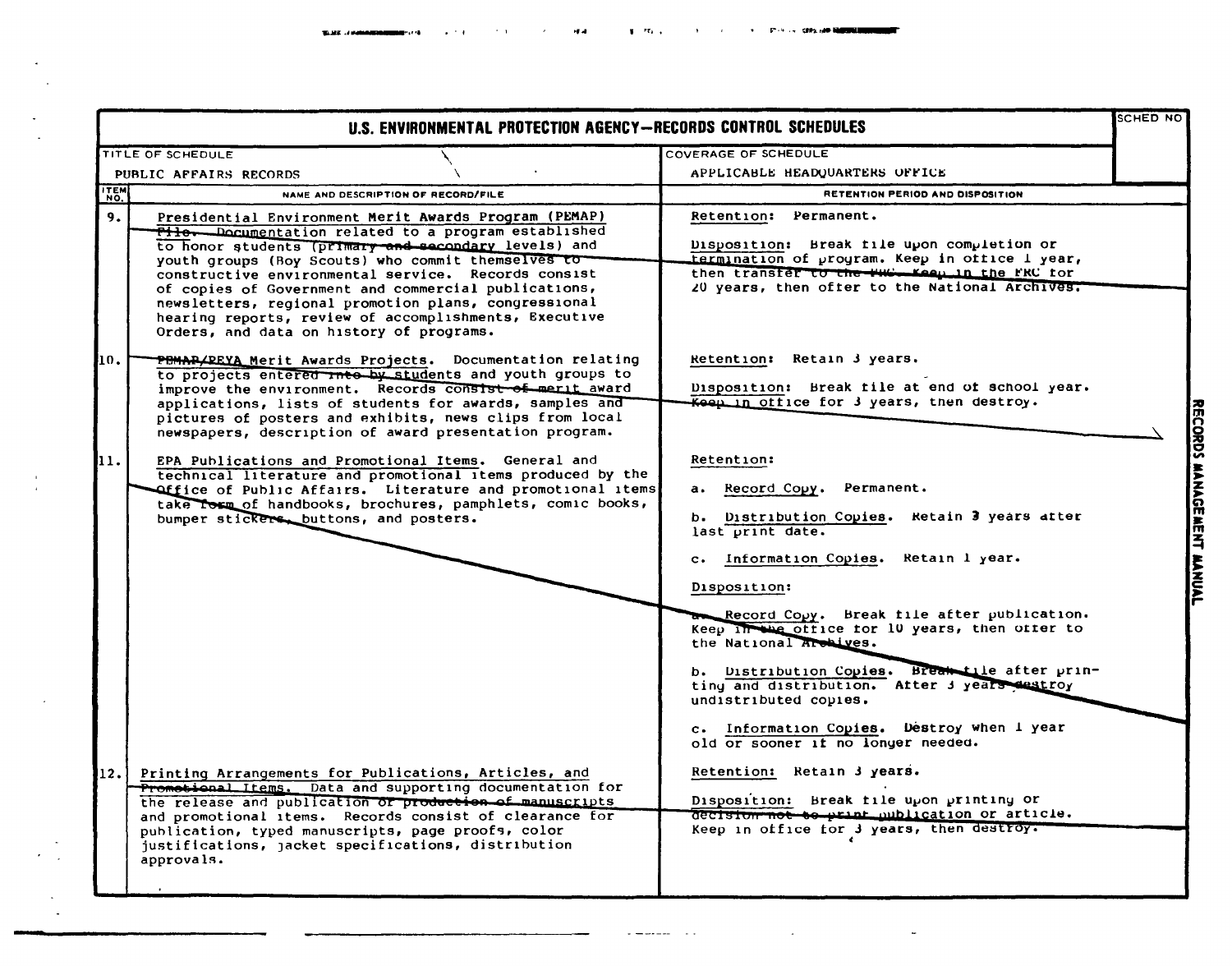|      | U.S. ENVIRONMENTAL PROTECTION AGENCY-RECORDS CONTROL SCHEDULES                                                                                                                                                                                                                                                                       |                                                                                                                                                                                                                                | <b>SCHED.NO</b>           |
|------|--------------------------------------------------------------------------------------------------------------------------------------------------------------------------------------------------------------------------------------------------------------------------------------------------------------------------------------|--------------------------------------------------------------------------------------------------------------------------------------------------------------------------------------------------------------------------------|---------------------------|
|      | TITLE OF SCHEDULE                                                                                                                                                                                                                                                                                                                    | COVERAGE OF SCHEDULE                                                                                                                                                                                                           |                           |
|      | PUBLIC AFFAIRS RECORDS                                                                                                                                                                                                                                                                                                               | APPLICABLE HEADQUARTERS OFFICE                                                                                                                                                                                                 |                           |
| ITEM | NAME AND DESCRIPTION OF RECORD/FILE                                                                                                                                                                                                                                                                                                  | RETENTION PERIOD AND DISPOSITION                                                                                                                                                                                               |                           |
| 13.1 | Contracts File. Documentation relating to the formu-<br>lation, award, and changes in contracts for studies,<br>films, development of workshops, etc. Records consist<br>of procurement requests, proposals, justification<br>statements, bid evaluations, contractor's staff<br>resumes, report of payments, progress reports, etc. | Retention: Retain 6 years after completion of<br>project or job.<br>Disposition: Break file upon completion of pro-<br>ject. Keep in office for I year, then transfer<br>to the FRC. Keep in FRC for 6 years, then<br>destroy. |                           |
| 14.  | Project Files. Documents and other material prepared<br>for the purpose of assisting EPA officials in presen-<br>tations, such as Congressional Hearings, program re-<br>ujews, technical briefings, public lectures, publica-<br>tions exhibits, and in-house activities.                                                           |                                                                                                                                                                                                                                |                           |
|      | a. Original ALL Work.                                                                                                                                                                                                                                                                                                                |                                                                                                                                                                                                                                |                           |
|      | (1) Art work used to Congressional Hearings, budget<br>presentations; summary review conferences; technical<br>briefings; and presentations to the public such as<br>speeches, releases to news media, educational briefs,<br>and exhibits.                                                                                          | Retention: Retain 3 years.<br>Disposition: Break file after project/program<br>is completed. Keep in office 3 years, then<br>destroy.                                                                                          |                           |
|      | (2) Art work used in Congressional Hearings; Dudget<br>presentations; activities, illustrations used in adminis<br>trative function activities, and other routine in-house<br>activities.                                                                                                                                            | Retention: Retain 1 year.<br>Disposition: Break file after project/program<br>is completed. Keep in office I year, then<br>destr <sub>oy</sub>                                                                                 | RECORDS MANAGEMENT MANUAL |
|      | b. Slides and viewgraphs used by program, staff, and<br>project offices for presentation.                                                                                                                                                                                                                                            | Retention: Retain year.<br>Disposition: Break file at and of I year. Keep<br>in office I year, then destroy.                                                                                                                   |                           |
|      | c. Designs and engineering drawings for fabrication of<br>display models and exhibits.                                                                                                                                                                                                                                               | Retention: Retain 3 years.<br>Disposition: Break file when no longer needed<br>or obsolete. Keep in office 3 years, then<br>destroy.                                                                                           |                           |
|      |                                                                                                                                                                                                                                                                                                                                      | $\epsilon$                                                                                                                                                                                                                     |                           |

 $\sim$  $\bar{\phantom{a}}$ 

 $\mathbf{r}$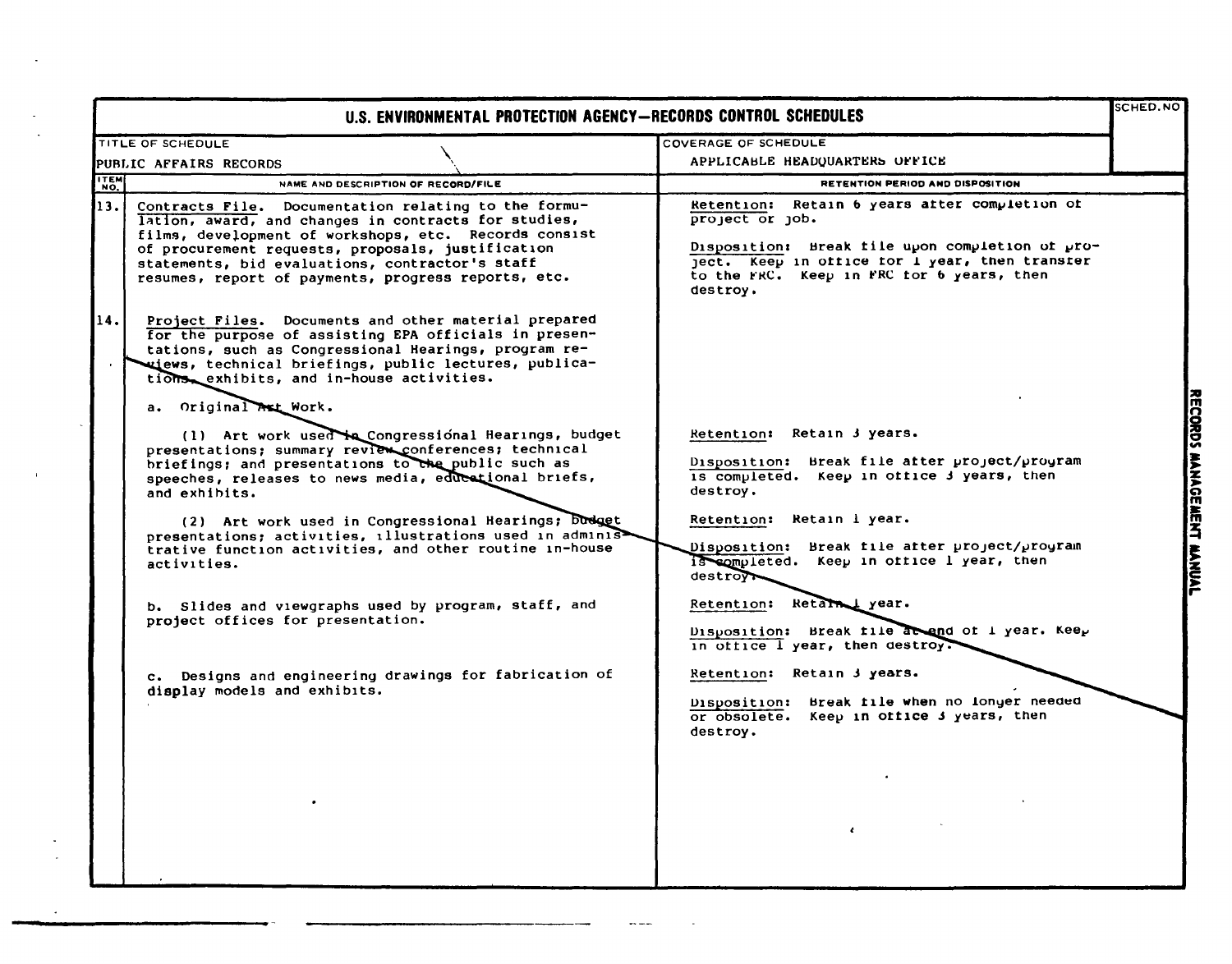| U.S. ENVIRONMENTAL PROTECTION AGENCY-RECORDS CONTROL SCHEDULES |                                                                                                                    |                                                                                            |                                 |
|----------------------------------------------------------------|--------------------------------------------------------------------------------------------------------------------|--------------------------------------------------------------------------------------------|---------------------------------|
|                                                                | TITLE OF SCHEDULE                                                                                                  | <b>COVERAGE OF SCHEDULE</b>                                                                |                                 |
|                                                                | <b>PIIBLIC AFFAIRS RECORDS</b>                                                                                     | APPLICABLE HEADQUARTERS OFFICE                                                             |                                 |
| ITEM                                                           | NAME AND DESCRIPTION OF RECORD/FILE                                                                                | RETENTION PERIOD AND DISPOSITION                                                           |                                 |
| 15.                                                            | Photographic Work Orders and Ledgers. Includes work<br>orders and ledgers used in processing and production        | Retention: Retain 1 year.                                                                  |                                 |
|                                                                | of photographic services.                                                                                          | DISDOSILION: Dreak tito at ond of t<br>in office i year, then destroy.                     |                                 |
| 16J                                                            | Photographic Production Report Files. Documents showing<br>workfoad, time-expended, and type of production (color, | Retention: Retain 1 year.                                                                  |                                 |
|                                                                | black and white, still, or motion picture).                                                                        | DISpositions-Weesk-Alle at each of 1 year. Keen<br>in office I year, then destroy.         |                                 |
| 17.                                                            | Film and Equipment Control Card Files. Cards showing<br>tilm and equipment on loan.                                | Retention: Retain i year.                                                                  |                                 |
|                                                                |                                                                                                                    | Disposition:--Break-file-atten-last-antry-an<br>card. Keep in office I year, then destroy. | K                               |
|                                                                |                                                                                                                    |                                                                                            | <b>ORDS</b><br>MANAGE<br>ř<br>3 |
|                                                                |                                                                                                                    | $\bullet$                                                                                  |                                 |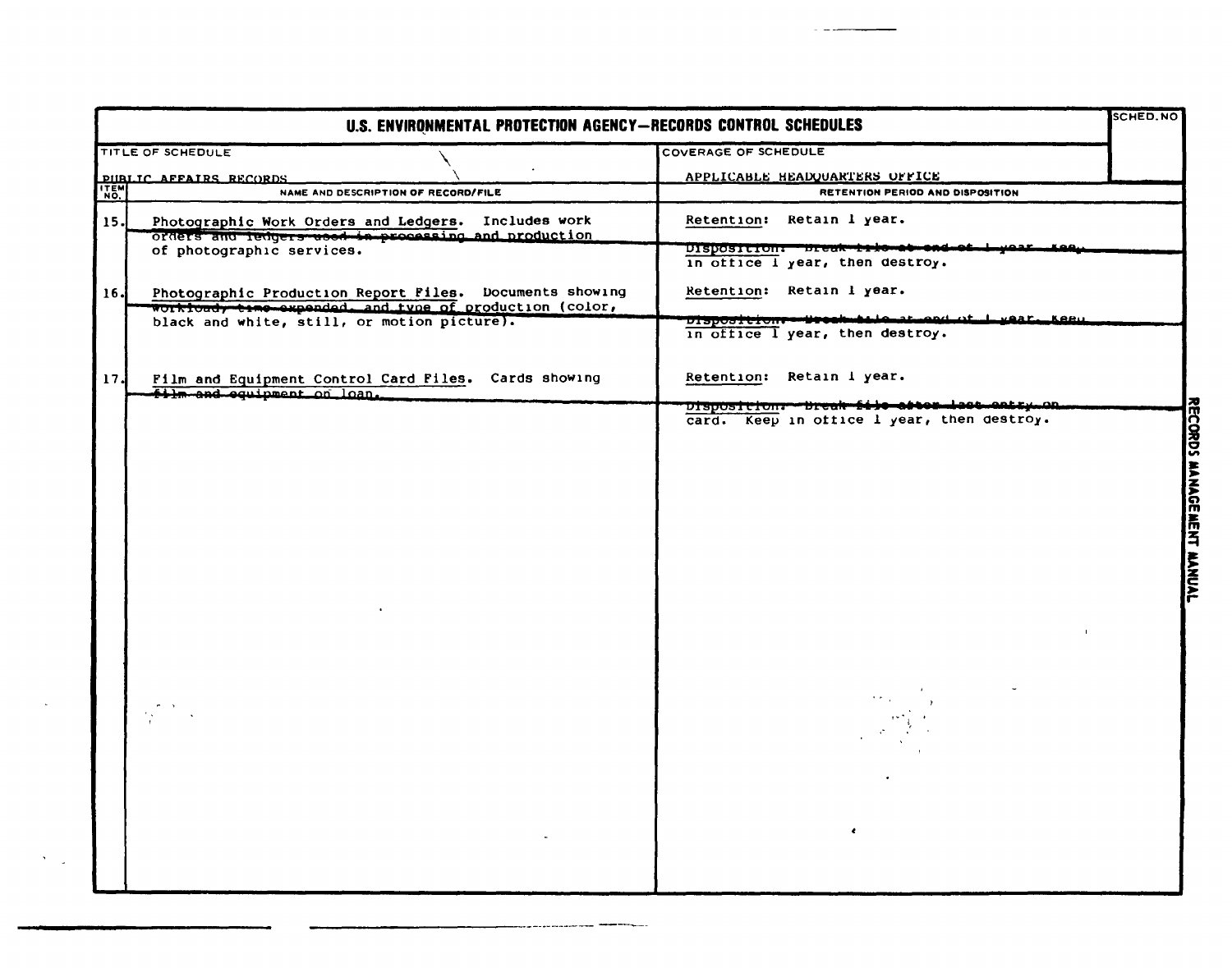Atch to SF 115 (R sed Item Numbers compared 'o Previous Item Numbers, Scnedule Number, and NARS Job  $umber)$ 

Affairs Records Title Of Schedule: **REVISED** PREVIOUS Item Numbers Schedule No. Item No. NARS Job No. NC1-412-82-1!<br>NC1-412-75-9  $C - 7$ 1. (New)<br>2. (New)  $\mathcal{Z}$  $2b.a.$  $\frac{4}{5}$  $2b. b.$  $2.$  $b.$  (New)  $7.$ 3. 8.  $/2.$  $\mathcal{G}.$  $17.$  $\overline{\mathcal{L}}$ . 9.  $11.$  $\mathfrak{D}$ 1.  $12.$ 23.  $13.$ 25.  $14.$  $\overline{1}$ .  $B-14$   $NCH412-75-2$  $\mathfrak{D}.$ 15. 3. 16.  $/7.$ 4